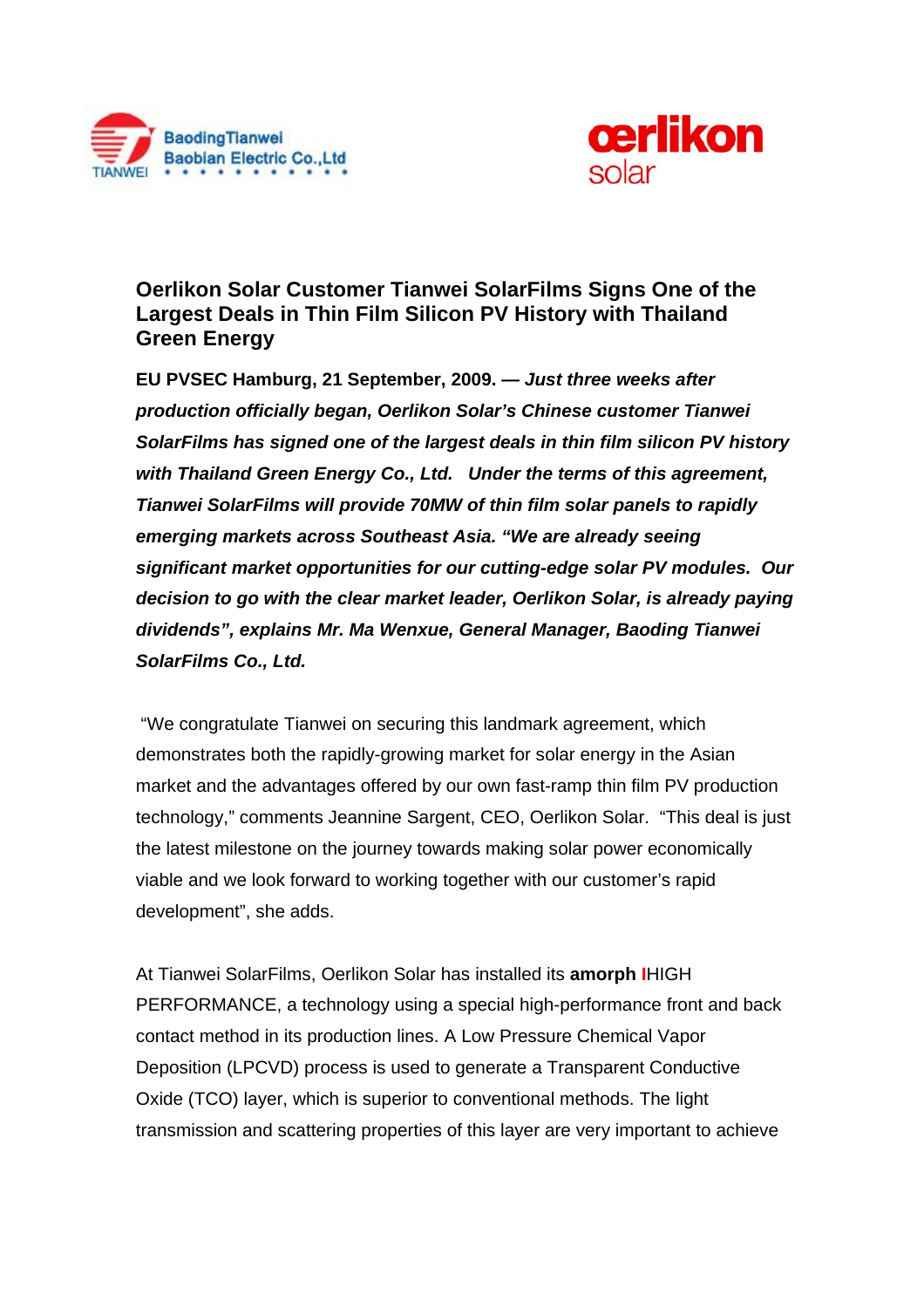



the efficiency with which the solar module is able to convert sunlight into electrical energy. The high performance of the Tianwei PV modules and the outstanding line productivity clearly demonstrate Oerlikon Solar's technological leadership in this market.

*"Just one more milestone in Oerlikon Solar's mission to make solar power economically viable "* 

## **Media Contact**

Michael M. Schmidt Head of Public Relations Oerlikon Solar Ltd., Trubbach

Tel. +41 81 784 6439 michael.m.schmidt@oerlikon.com www.oerlikon.com/solar